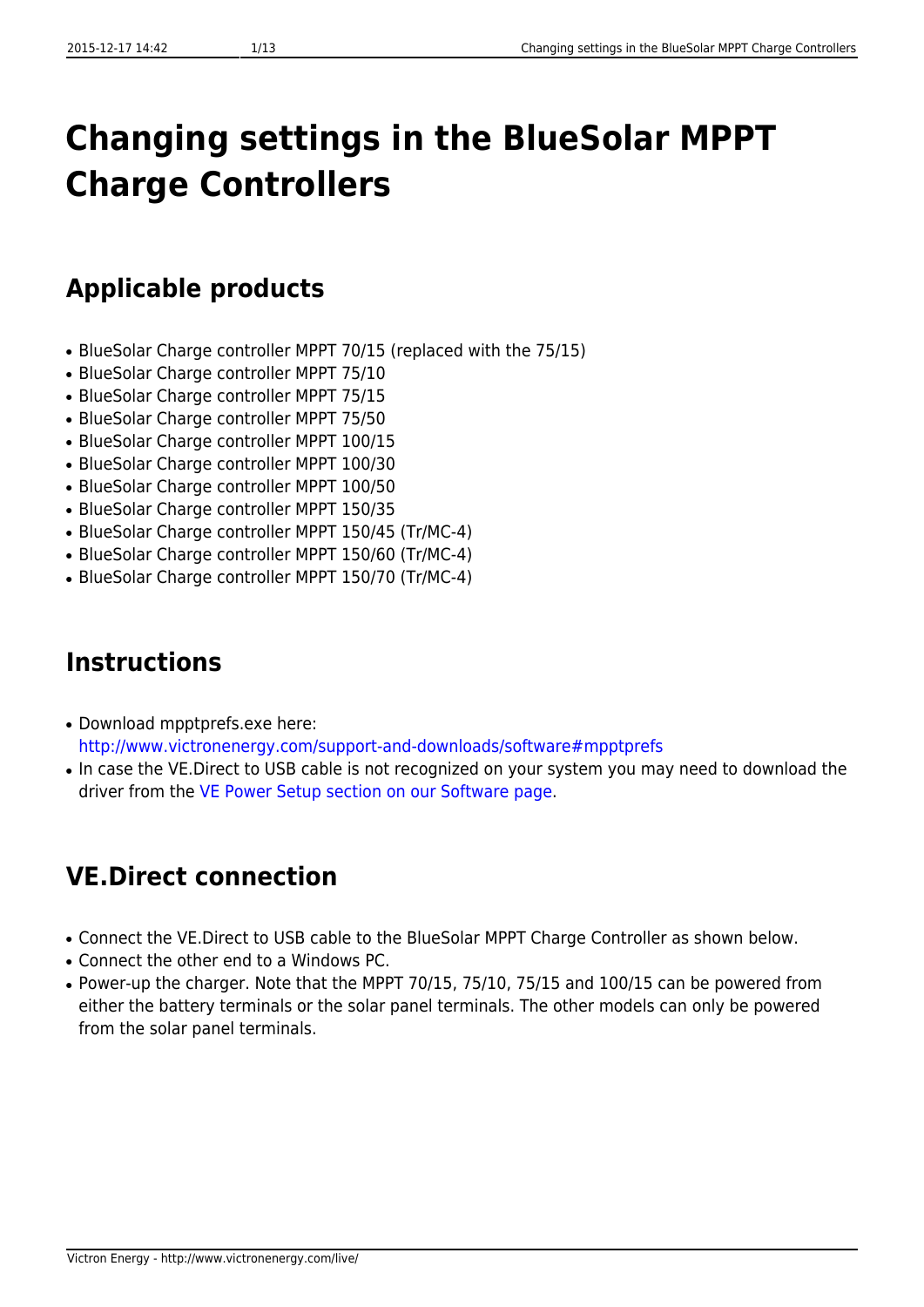

After successfully connecting the charger to the computer, there are two ways to change the settings. The common way is the interactive mode. When a large number of chargers must be (re)programmed, it might be useful to use the tool in batch mode. Both modes are explained:

### **Interactive mode**

• Start the mpptprefs.exe tool by double-clicking on it. The tool will try to locate the MPPT charger by scanning the available ports and downloading the settings once it finds a compatible charger. First you will see an overview of charger model, firmware version and the actual settings, similar to that shown below (MPPT 100/15 model used in this instance):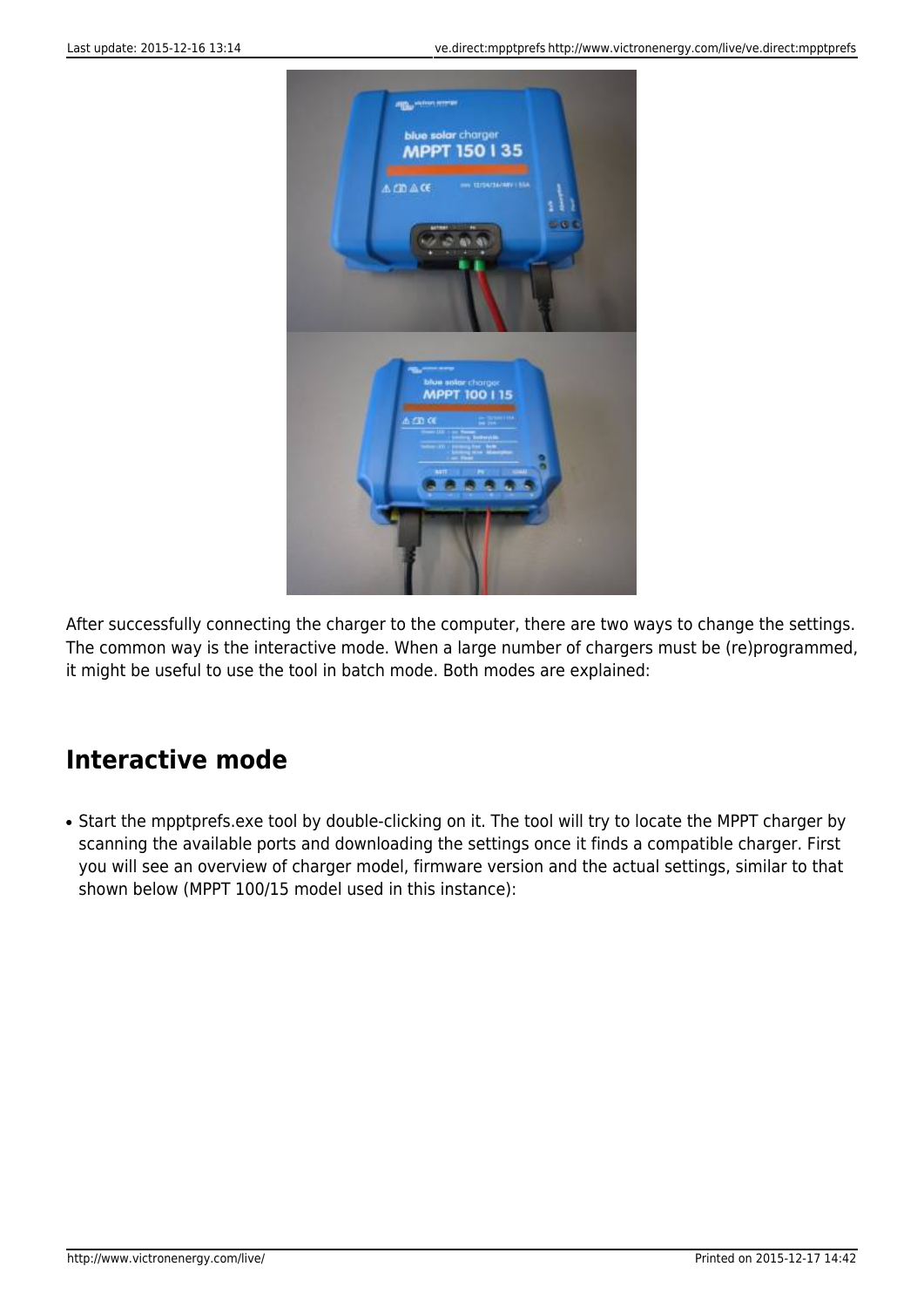cal Command Prompt - mpptprefs.exe  $\Box$   $\Box$   $\times$ BlueSolar Charger MPPT 100/15 application v1.16 ▲ Battery Type = Factory Defined <abs=14.40U, float=13.80U, equ=16.20U)<br>Battery Uoltage Setting = Auto detect <at power-up>, detected 12U<br>Charger Current Limit = 15.0A Automatic equalisation = off Load output control =<br>Solar timer mode = off battery life algorithm UE.Direct TX Port function = Normal UE.Direct communication Modify battery voltage setting<br>Modify absorption voltage<br>Modify float voltage<br>Modify current limit<br>Modify equalisation voltage<br>Modify auto equalise mode nodify temperature compensation<br>Modify absorption time limit<br>Modify absorption time limit<br>Modify load output / lighting controller (timer) settings<br>Clear history data<br>UE.Direct TX Port function Im П Exit and Save Select an option (type v,a,f,c,i,j,k,m,l,e,p or x and press enter):  $\left| \cdot \right|$  $\blacktriangleright$ Ï.

• When the settings are to your liking, make sure to press x and enter to save them to the connected charger.

#### **Charge algorithm**

The menu allows you to change the following settings

**v** - Modify battery voltage setting

Set the battery voltage to auto detection (0) or a fixed voltage (12, 24, 36, 48) to disable the auto detection.

Notes:

- 36 and 48 volts are only available on models that support these voltages, such as the MPPT 150/35. 36 volts cannot be detected automatically. For systems that require this voltage, it must always be set manually.
- Always fix the battery voltage when connecting the MPPT behind a Cyrix-Li-charge relay.

| <b>D:</b> D: \mpptprefs.exe                                   |  |  |
|---------------------------------------------------------------|--|--|
| Select an option (type v,a,f,c,t,l,e or x and press enter): v |  |  |
| Eattery voltage setting (0=auto,12=12U,24=24U) [0]: 12_       |  |  |
|                                                               |  |  |

**a** - Modify absorption voltage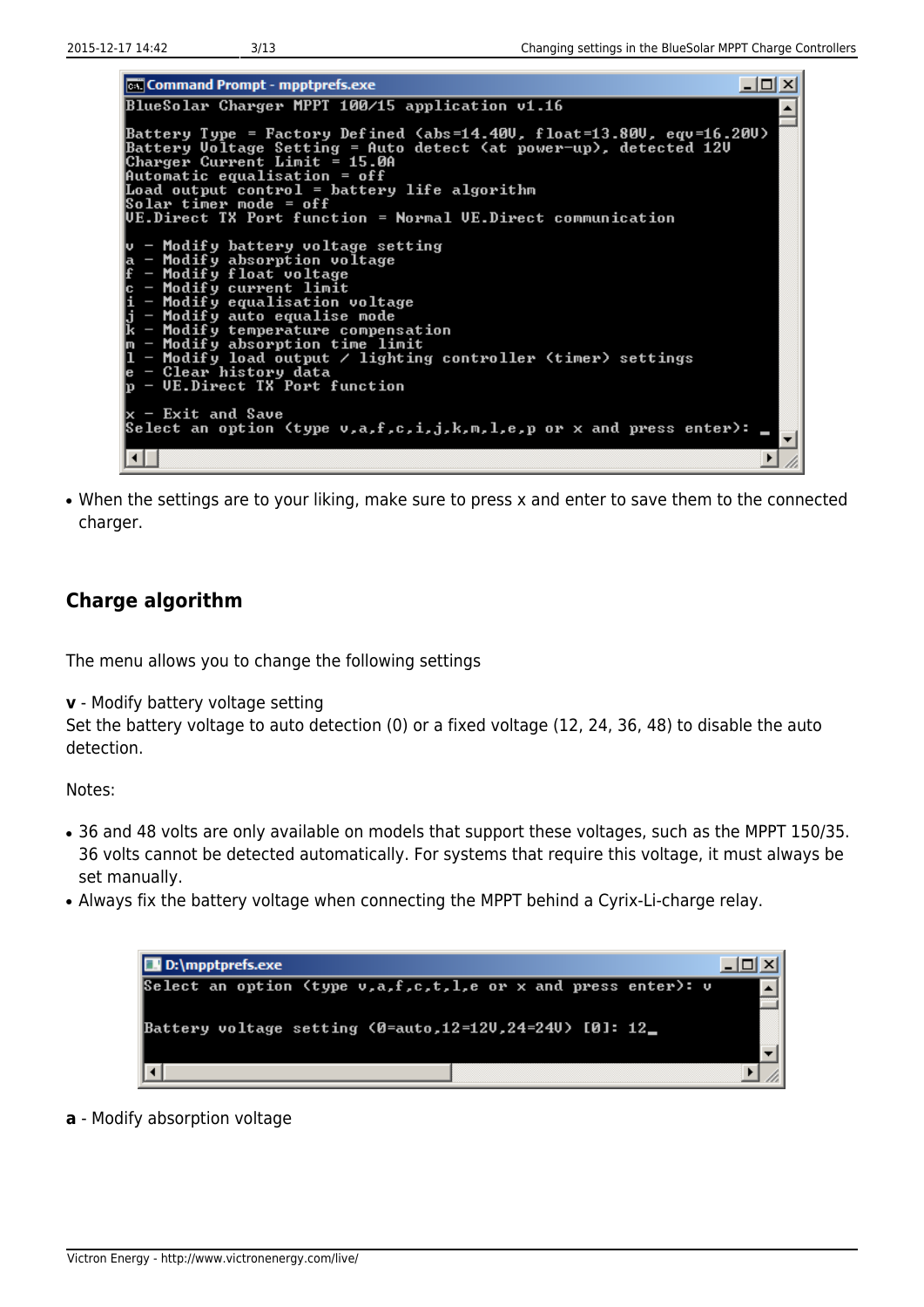

**b** - Enable/disable batterysafe mode

Switch on or off the batterysafe mode, please note that batterysafe mode has been removed as of version 1.13. If you connect a model with recent firmware, this option will no longer be shown.

**f** - Modify float voltage



**c** - Modify current limit

Allows you to set a lower maximum charge current.



#### **i** - Modify equalisation voltage

Available from firmware 1.16 and higher.

**j** - Modify auto equalise mode

Set-up auto equalise mode, available options:

- $\bullet$  0 = off
- $\bullet$  1 = daily
- $\bullet$  2 = every other day
- …
- $\cdot$  250 = every 250 days

When Automatic equalization is active, the absorption charge will be followed by a voltage limited constant current period. The current is limited to 8% of the bulk current for all VRLA (Gel or AGM) batteries and some flooded batteries, and to 25% of the bulk current for all tubular plate batteries. The bulk current is the rated charger current unless a lower maximum current setting has been chosen (option 'c'). In case of all VRLA batteries and some flooded batteries (algorithm number 0, 1, 2 or 3) automatic equalization ends when the voltage limit maxV has been reached, or after  $t =$ (absorption time)/8, whichever comes first. For all tubular plate batteries automatic equalization ends after  $t =$  (absorption time)/2.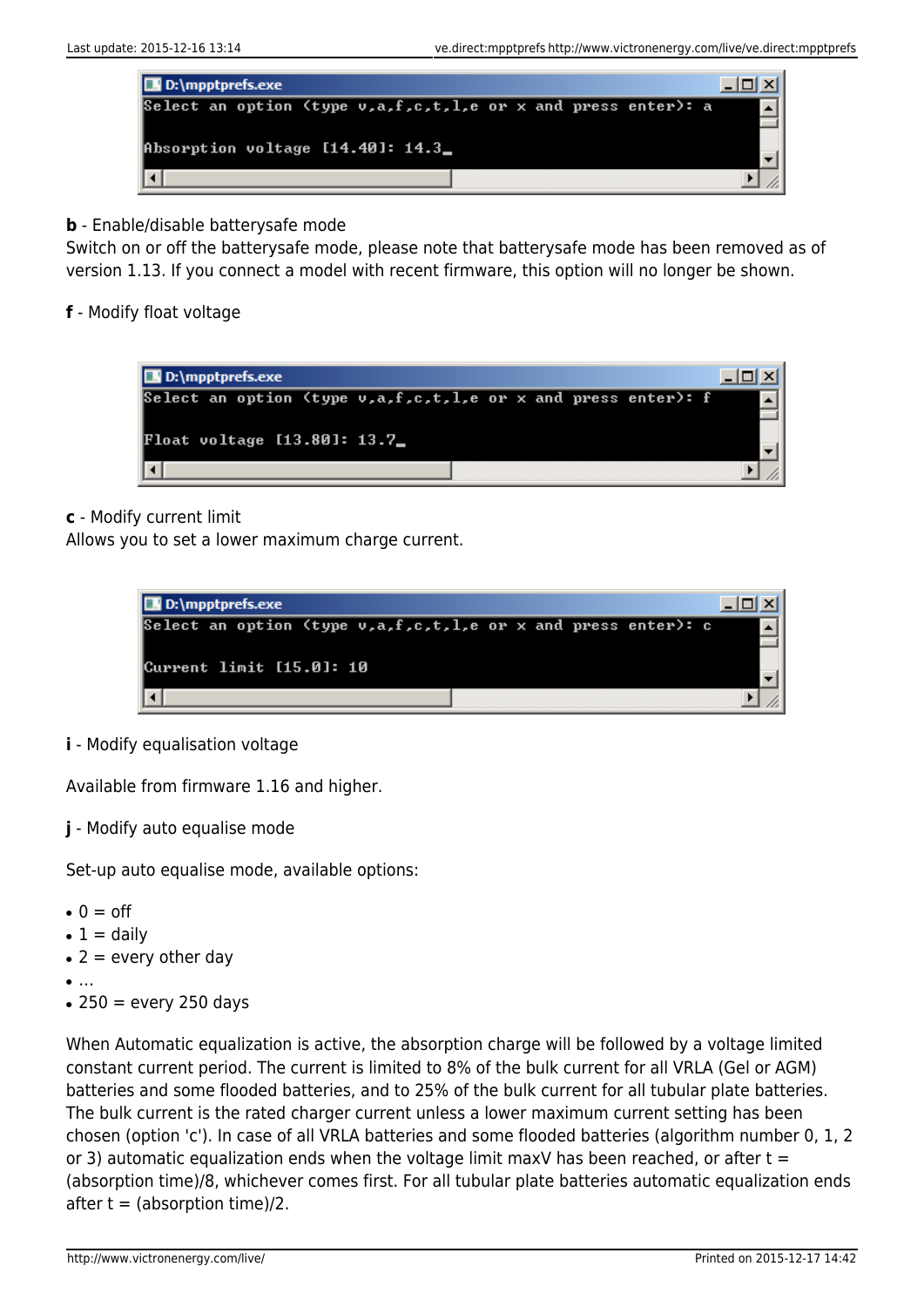Available from firmware 1.16 and higher.

**k** - Modify temperature compensation

Set-up temperature compensation. Allowed range -21mV/K .. 21mV/K, use value 0 to disable the temperature compensation (e.g. for Lithium batteries). Please note that the temperature compensation is not dynamic during operation. The charger uses its internal temperature for the battery temperature compensation when the charger has been idle for at least one hour, i.e. when the charger is not actively charging a battery or supplying a load.

**m** - Modify absorption time limit

Set-up the absorption time limit. Enter the time value in the notation hh:mm, where hh=hours (0..12), mm=minutes (00..59).

The maximum duration of the absorption period is determined by the battery voltage measured just before the solar charger starts up in the morning:

| Battery voltage Vb (@start-up) Multiplier Maximum absorption times |                |             |
|--------------------------------------------------------------------|----------------|-------------|
| Vb < 11.9V                                                         | $\times$ 1     | 06:00 hours |
| 11.9V < Vb < 12.2V                                                 | $x$ 2/3        | 04:00 hours |
| 12.2V < Vb < 12.6V                                                 | $x$ 1/3        | 02:00 hours |
| Vb > 12.6V                                                         | $x\frac{1}{6}$ | 01:00 hours |

**t** - Switch back to the factory defined battery table / rotary switch position

Modifying any of the charge parameters (a, b, f and c) automatically creates a user defined battery type. Use this option to switch back to the factory defined algorithm.

| D:\mpptprefs.exe                                                      |  |
|-----------------------------------------------------------------------|--|
| Select an option (type $v, a, f, c, t, l, e$ or x and press enter): t |  |
|                                                                       |  |

Note for models with a rotary switch: creating a user defined battery effectively disables the rotary switch. Use option 't' to enable the rotary switch again, and make the charge use the battery type as selected by the rotary switch position. Firmware version 1.15 has an improvement, changing the setting of the rotary switch will automatically enable it again.

### **Load output and lighting controller**

These options are only available on charger models with a load output. These are the MPPT 70/15, MPPT 75/10, MPPT 75/15 and MPPT 100/15. This option shows a sub-menu where the load operation mode can be changed (option m).

The lighting controller (timer) functionality is available from firmware version 1.15 and higher and the relevant options will only be shown when a charger with the correct firmware is detected. An MPPT 70/15 needs to be from year/week 1308 or later. Earlier 70/15s are not suitable for the lighting controller, upgrading MPPT firmware will not help. To find the year/week number, look for the serial number which is printed on a label on the back. For example number HQ1309DER4F means 2013,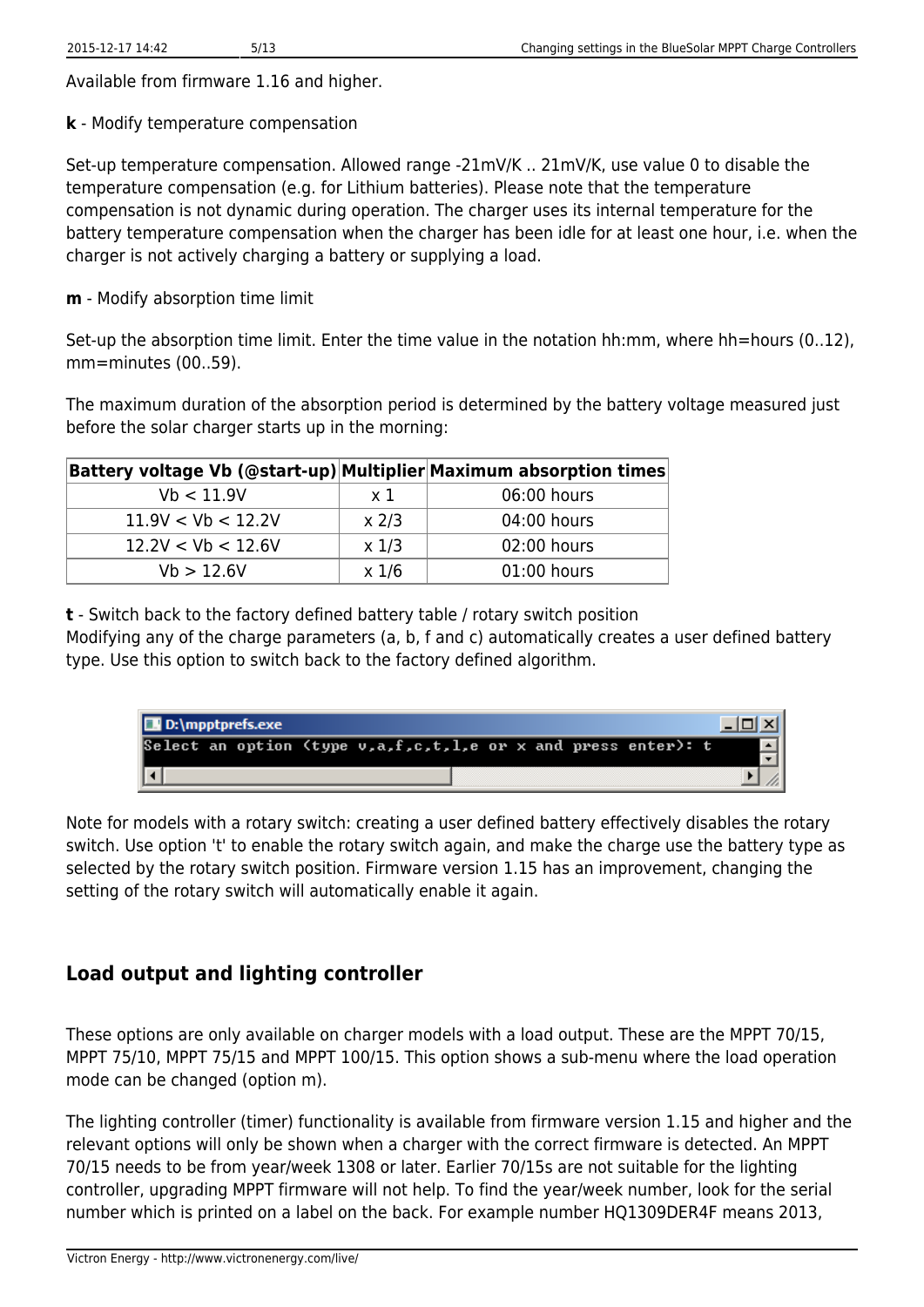week 09.

**l** - Modify load output / lighting controller (timer) settings

```
Command Prompt - mpptprefs
                                                                                                       -\Box\timesBlueSolar Charger MPPT 100/15 application v1.15
                                                                                                               Ă
Battery Type = Factory Defined <abs=14.40V, float=13.80V)<br>Battery Voltage Setting = Auto detect <at power-up>, detected 12V<br>Charger Current Limit = 15.0A<br>Load output control = battery life algorithm<br>Splar timer mode = off<br>
UE.Direct TX Port function = Normal UE.Direct communication
Load output \angle lighting controller (timer) settings
m - Modify load operation mode<br>s - Enable lighting controller (timer)
   - Return to the previous menu
Select an option (type m,s or x and press enter):
 \blacksquare\blacktriangleright11.
```
**m** - Modify load operation mode

Change the load switch on/off behavior. By default the battery life algorithm will be used (option 1). Normally a jumper can be used to select between two fixed switch on/off set-points. However if you require communication with the charger (e.g. when connecting a Color Control) you can use options 2 or 3 to preset a conventional algorithm. Options 5 and 6 can be used to create custom algorithms, with programmable switch on and switch off levels (see options 'h' and 'l').

```
Ical Command Prompt - mpptprefs
                                                                                                                             -\Box \times\BoxBlueSolar Charger MPPT 100/15 application v1.15
                                                                                                                                      \blacktriangleBattery Type = Factory Defined <abs=14.40U, float=13.80U)<br>Battery Uoltage Setting = Auto detect <at power-up), detected 12U<br>Charger Current Limit = 15.000
Load output control = battery life algorithm<br>Solar timer mode = off
UE.Direct TX Port function = Normal UE.Direct communication
Load operation mode
lø
   - Load always off
   - Boau aiways orr<br>- Batterylife algorithm (default)<br>- Conventional algorithm 1 (off<11.10U, on>13.10U)<br>- Conventional algorithm 2 (off<11.80U, on>14.00U)
Ë
      Conventional aigurithm 2 \uff\il.600, 0N714.0007<br>Load always on<br>User defined algorithm 1 \off\10.00U, on>14.00U><br>User defined algorithm 2 \off\10.00U\on\14.00U\off>
Note: The load operation mode can be overruled by placing a jumper on the
           ve.direct connector.
Load operation mode (type 0,1,2,3,4,5 or 6 and press enter) [1]: \blacksquare\left| \cdot \right|\blacktrianglerightÏ.
```
**h** - Modify load switch high voltage level (load operation modes 5 and 6)

Enter a custom load switch voltage level (high boundary).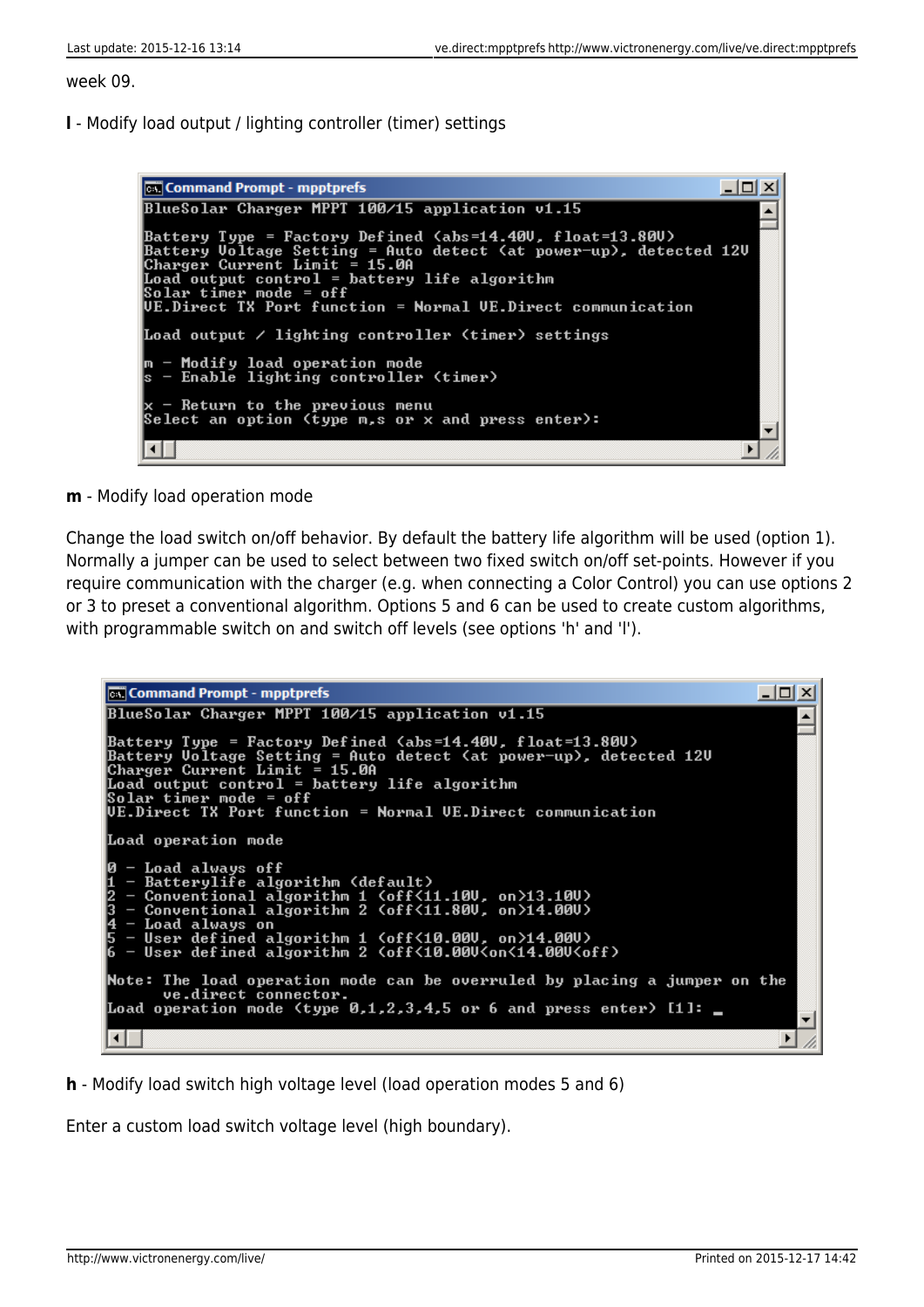$\Box$ o $\mathbf{X}$ **Ex Command Prompt - mpptprefs** BlueSolar Charger MPPT 100/15 application v1.15  $\blacktriangle$ Battery Type = Factory Defined <abs=14.40U, float=13.80U)<br>Battery Uoltage Setting = Auto detect <at power-up>, detected 12U<br>Charger Current Limit = 15.0A Load output control = user defined algorithm 1 <off<10.00U, on>14.00U)<br>Solar timer mode = off<br>UE.Direct TX Port function = Normal UE.Direct communication Load output  $\angle$  lighting controller (timer) settings - Modify load operation mode<br>- Modify load switch high voltage level (14.00U)<br>- Modify load switch low voltage level (10.00U)<br>- Enable lighting controller (timer) h П k x - Return to the previous menu<br>Select an option (type m,h,l,s or x and press enter): h Load switch high voltage level [14.00]: 13.9\_  $\blacksquare$  $\blacktriangleright$ Ii.

- **l** Modify load switch low voltage level (load operation modes 5 and 6)
- **s** Enable/disable lighting controller (timer)

Switch on or off the lighting controller functionality. See option 'p' for details on how to set-up a timer program.

**p** - Modify lighting controller timer programs (when the lighting controller is enabled)

```
Command Prompt - mpptprefs
                                                                                                                                                                          -|o|\timesBlueSolar Charger MPPT 100/15 application v1.16
                                                                                                                                                                                     \blacktriangleBattery Type = Factory Defined <abs=14.400, float=13.800, equ=16.200)<br>Battery Uoltage Setting = Auto detect <at power-up>, detected 120<br>Charger Current Limit = 15.0A<br>Automatic equalisation = off
Load output control = conventional algorithm 1 \left( off\left\{11.100\right, on\left\{13.100\right\}Load output control = conventional algorithm 1 (off<11.10V,<br>Solar timer mode = on<br>Event 1: at sunset switch on (100%)<br>Event 2: 02:00 after sunset switch on (30%)<br>Event 3: 01:00 before sunrise switch on (100%)<br>Event 4: at s
Lighting controller timer program
sunset control actions:
   unset contro<br>— no action<br>— on for a
|а<br>|
   - no action<br>- on for a fixed number of hours after sunset<br>- on from sunset till midnight<br>- on sunset till sunrise (further sunrise control actions disabled)
lc
h
sunrise control actions:<br>e – switch off at sunrise<br>f – on for a fixed number of hours before sunrise
   - mid-point shift
lm
    - setup gradual dimming (speed)<br>- panel voltage tweaks (night/day detection thresholds)
x - Return to the previous menu<br>Note1: The charger needs to operate several days before it syncs with the solar<br>activity, while unsynchronised 12-hour day and 12-hour night is assumed.<br>Note2: To use the dimming function th
                                                                                                                                                                                     \blacktriangledown\left| \cdot \right|▸
                                                                                                                                                                                     11
```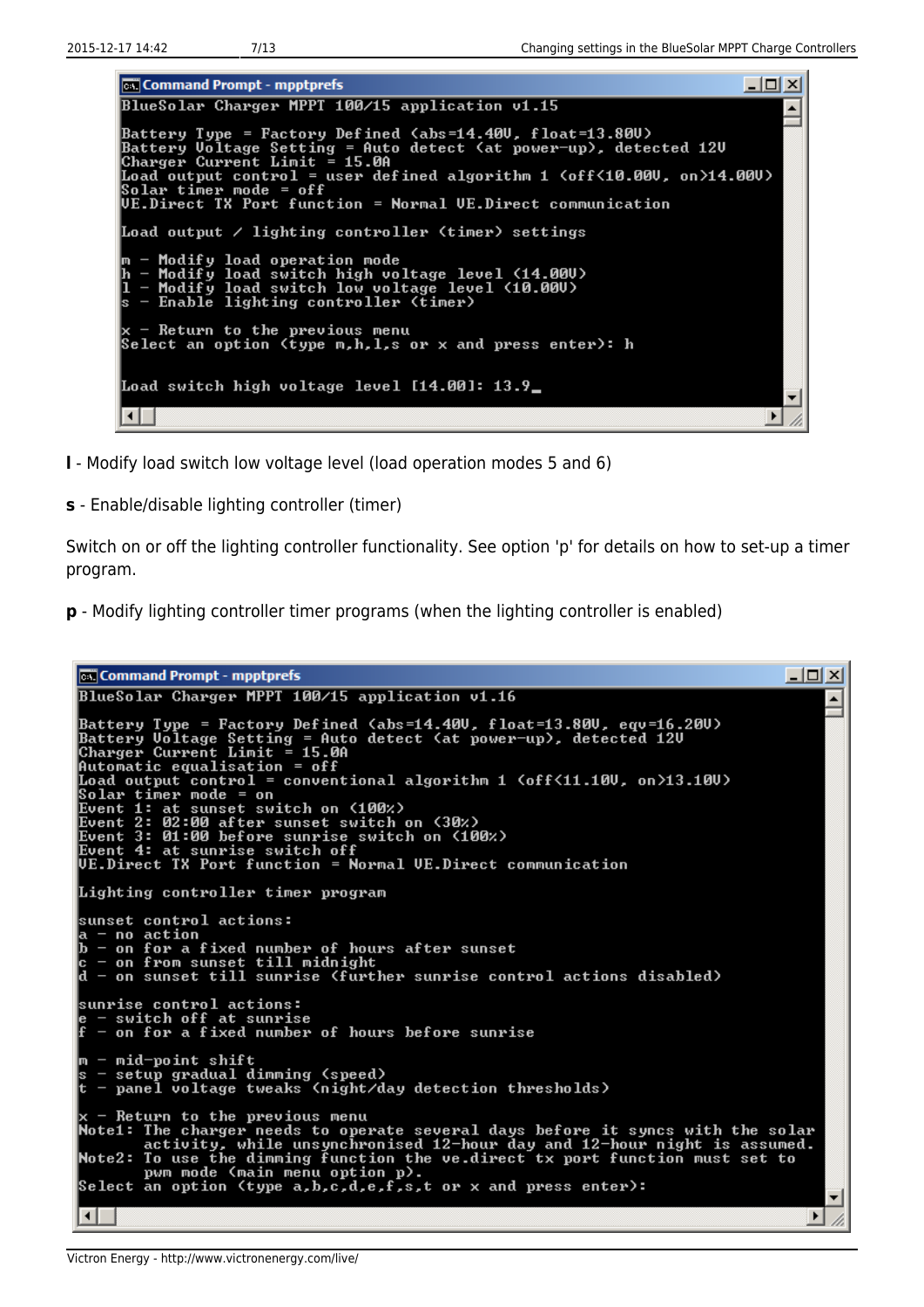When the lighting controller is enabled (option 's'), a timer program can be created. The events 'sunset' and 'sunrise' are used as anchor points for the timer program. The lighting controller (timer) program is written to non-volatile memory, so the program will remain intact when the charger is disconnected from the battery.

Note that the internal clock needs a few days of uninterrupted operation to synchronize its internal clock to the sunrise and sunset, as long as the day/night cycle is unknown a 12-hour day and 12-hour night is assumed.

At sunset you can choose to use the following control actions:

**a** - Take no action (light remains off).

**b** - Switch on the light and switch off after a number of hours. When you choose this option you can enter the desired number of hours. Two dimlevels can be entered both for the "on" period and the dimlevel for the "off" period (use 0 to switch the light off during the night).

**c** - Switch on the light and switch off at midnight. Note that midnight is determined by the solar activity, the charger needs to operate for several days to synchronize with the solar activity and the actual midnight point (12 o'clock) differs from the solar midnight, based on your location and if daylight saving is used. Like option b you get the opportunity to enter two dimlevels for the "on" period till midnight and the dimlevel for the "off" period after midnight (use 0 to switch the light off during the night). When mpptprefs stores the settings it sends the local time of the PC to the MPPT charger. The charger will use this time for 5 days, this bridges the time the charger needs to synchronize with the solar activity. Note that this is only useful as long as the charger remains powered-on, otherwise the assumption will be made that midnight occurs 6-hours after sunset as long as the internal clock is not synchronised.

**d** - Switch on the light and switch off at sunrise. Note when this option is chosen the sunrise control actions are no longer shown.

At sunrise you can choose to:

**e** - Switch off at sunrise

**f** - Switch on the light several hours before sunrise and switch off the light at sunrise. Note that the charger needs to synchronize with the solar activity in order to predict the sunrise moment, this takes several days.

When entering a switch on action a dim level can be entered, this results in a PWM signal on the TX port when the VE.Direct port is set into this mode (option p in the main menu).

**m** - Mid-point shift. The midnight point is estimated based on the solar activity, due to your geographical position and day-light saving this will deviate from the actual midnight. With the midpoint shift this can be compensated partially. Note that this setting is only relevant when your timer program uses midnight as a switching moment (like option c does). Use 0 to disable the shift (default).

Calculation example: sunset  $19:00$  (=1140 min), sunrise 6:25 (=385 min)

• night duration = midnight-sunset+sunrise =  $1440-1140+385 = 685$  minutes

• shift = sunset+night duration/2-midnight =  $1140+342-1440 = 42$  minutes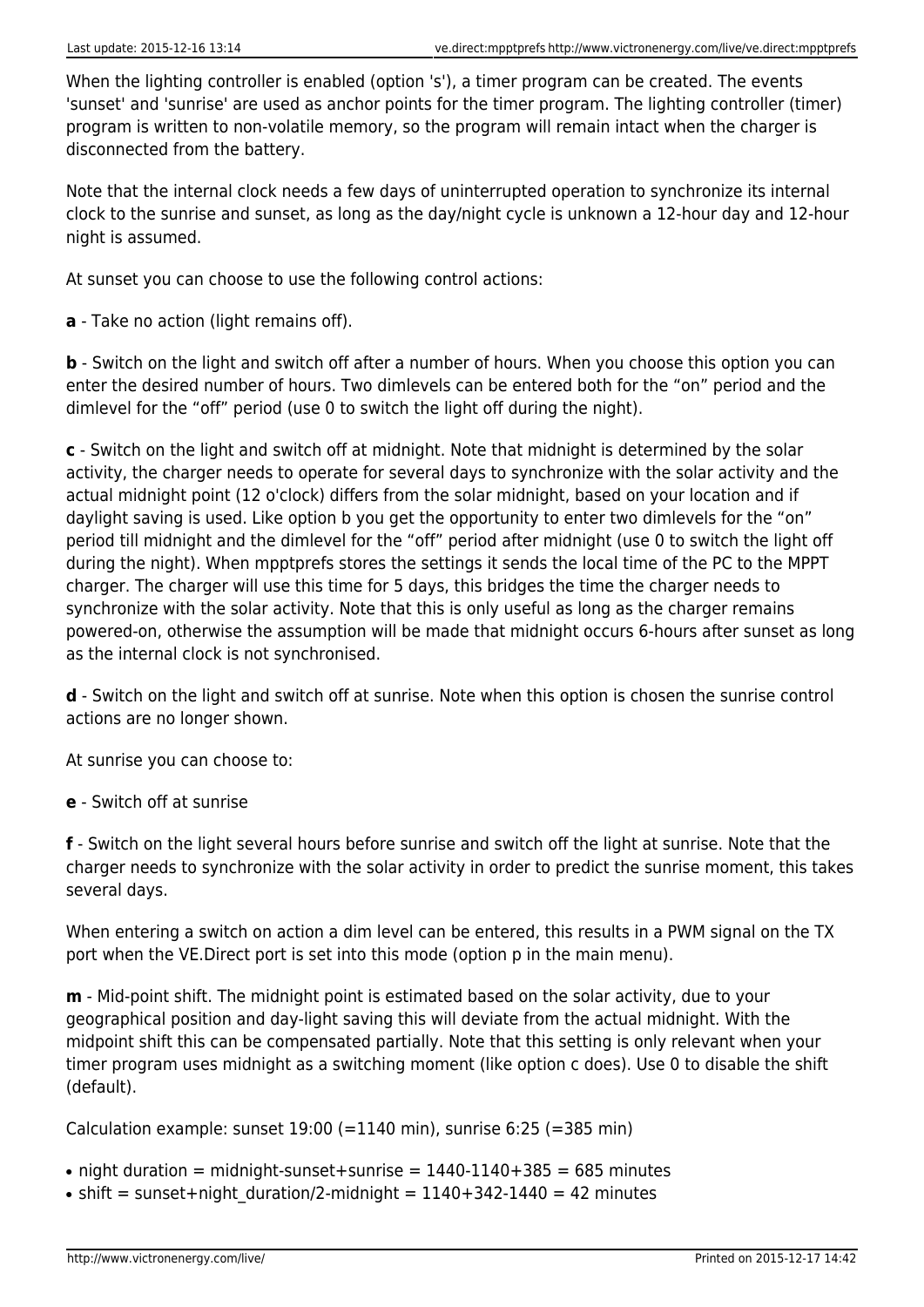**s** - Setup gradual dimming (speed). The gradual dimming option can be used to slow down the response of the timer program. This is useful when multiple chargers are used in a row, to mask the effect that each timer uses its own detection and the transitions moments will vary from unit to unit.

Settings (1% change per x seconds):

- $\bullet$  0 = immediate response (gradual dimming disabled)
- $\bullet$  9 = dim from 0 to 100% in 15 minutes

Available from firmware 1.16 and higher.

**t** - Panel voltage tweaks (night/day detection thresholds). Night/day detection voltage tweaks can be used to adjust the detection to match the panel configuration. The day detection voltage must be 0.5V higher than the night detection level. The lowest detectable voltage is 11.4V. Set this option to 0 to use the built-in defaults (night: Vpanel<11.4V, day: Vpanel>11.9V).

Available from firmware 1.16 and higher.

### **Other settings**

**e** - Clear history data

Erase the historical data (daily logs and statistics). This data is available on the ve.direct output. A Color Control can be used to view this data.

**f** - VE.Direct TX Port function

The function of the TX pin on the VE.Direct connector can be used for other functions. Available options:

**0** - Normal VE.Direct communication.

**1** - Emit a pulse every 0.01kWh, the TX port is normally high and will be driven low for approx. 250ms for every 0.01kWh harvested.

**2** - In combination with the lighting controller (solar timer), the light can be dimmed using a normal PWM signal from the TX port.

**3** - In combination with the lighting controller (solar timer), the light can be dimmed using an inverted PWM signal from the TX port.

Notes: the PWM output (when using options 2 and 3) operates at a fixed frequency of 160Hz and has a fixed voltage level of 5V.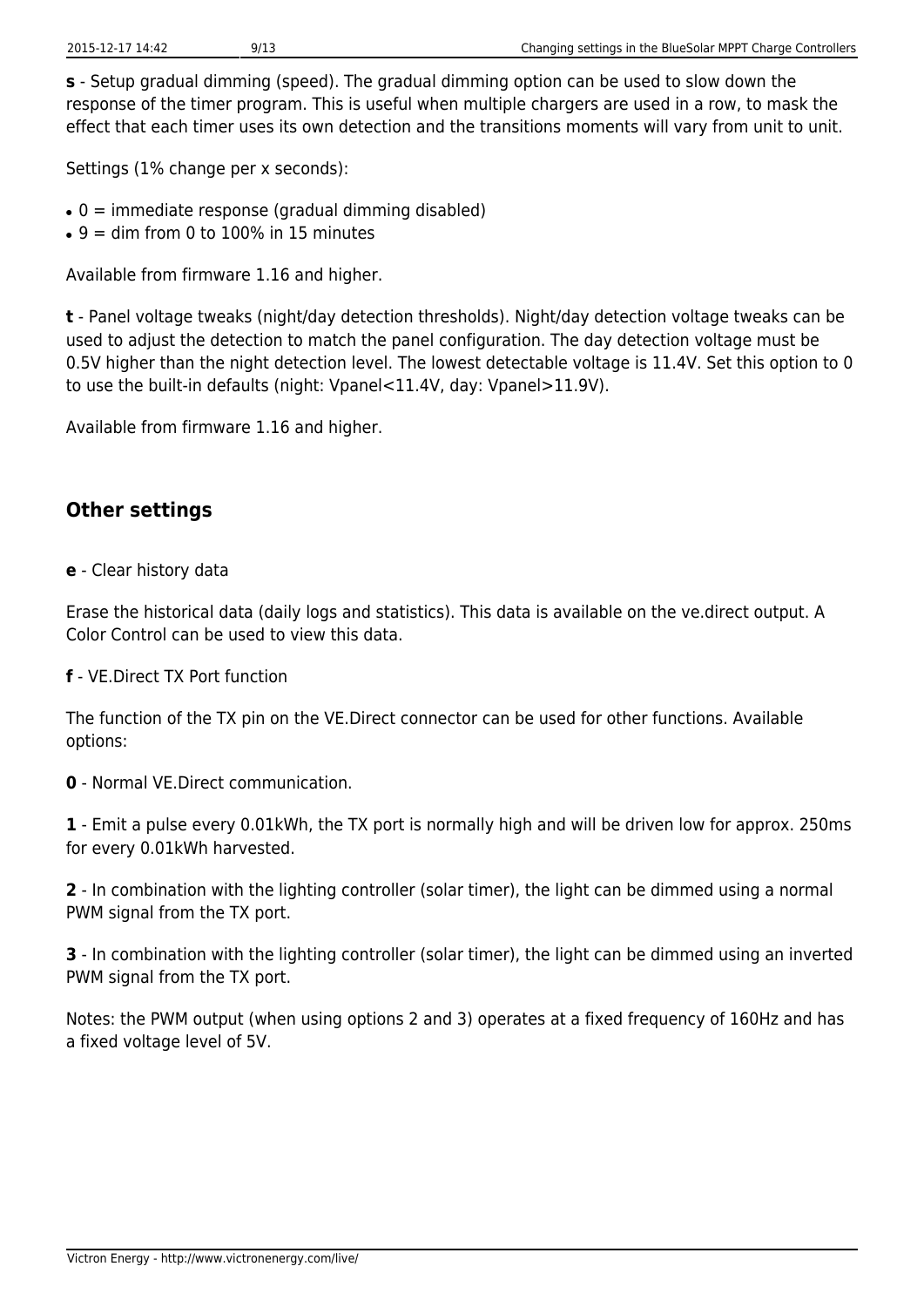**Command Prompt - mpptprefs**  $\Box$   $\Box$   $\times$ BlueSolar Charger MPPT 100/15 application v1.15 ▲ Battery Type = Factory Defined <abs=14.40U, float=13.80U)<br>Battery Uoltage Setting = Auto detect <at power-up>, detected 12U<br>Charger Current Limit = 15.0A Load output control = 15.00<br>Load output control = load output on<br>Solar timer mode = onital as 4100xx Boent 1: at sunset switch on (100%)<br>Event 1: at sunset switch on (100%)<br>UE.Direct TX Port function = Normal UE.Direct communication UE.Direct TX Port function - Normal UE.Direct communication (default)<br>- Pulse every 0.01kWh<br>- Light dimming control (pwm normal)<br>- Light dimming control (pwm inverted) lя TX Port function (type 0,1,2,3 and press enter)  $[0]:$  $\blacksquare$  $\blacktriangleright$ 11.

### **Batch mode**

- When a large number of chargers must be (re)programmed, it might be useful to use the tool in batch mode. Start the Command Prompt (cmd.exe) and navigate to the directory containing the mpptprefs.exe.
- Issue the following command:

mpptprefs.exe -s COMx -a ABS

Make sure to replace COMx with the correct serial port, replace ABS with the desired absorption voltage e.g. 14.8

The output should look like the screenshot below.

```
-|D| \timesCommand Prompt
                                                                                                                                                                       ▲
D:\>mpptprefs -s COM3 -a 14.8
UE.Direct mpptprefs 1.12
=== Retrieving settings from the mppt charger ===<br>=== Storing settings to the mppt charger ===<br>BlueSolar Charger MPPT 100/15 application v1.16
Battery Type = User Defined<br>Battery Voltage Setting = Auto detect (at power-up), detected 12U<br>Battery Absorption Voltage = 14.80U<br>Battery Float Voltage = 13.80U<br>Battery Equalisation Voltage = 16.20U<br>Charger Current Limit =
                                                                                                                                                                       ▼
 ⊣⊟
                                                                                                                                                                 \blacktriangleright/i
```
• In order to restore factory defined charge algorithm behaviour, issue the following command:

```
mpptprefs.exe -s COMx -t
```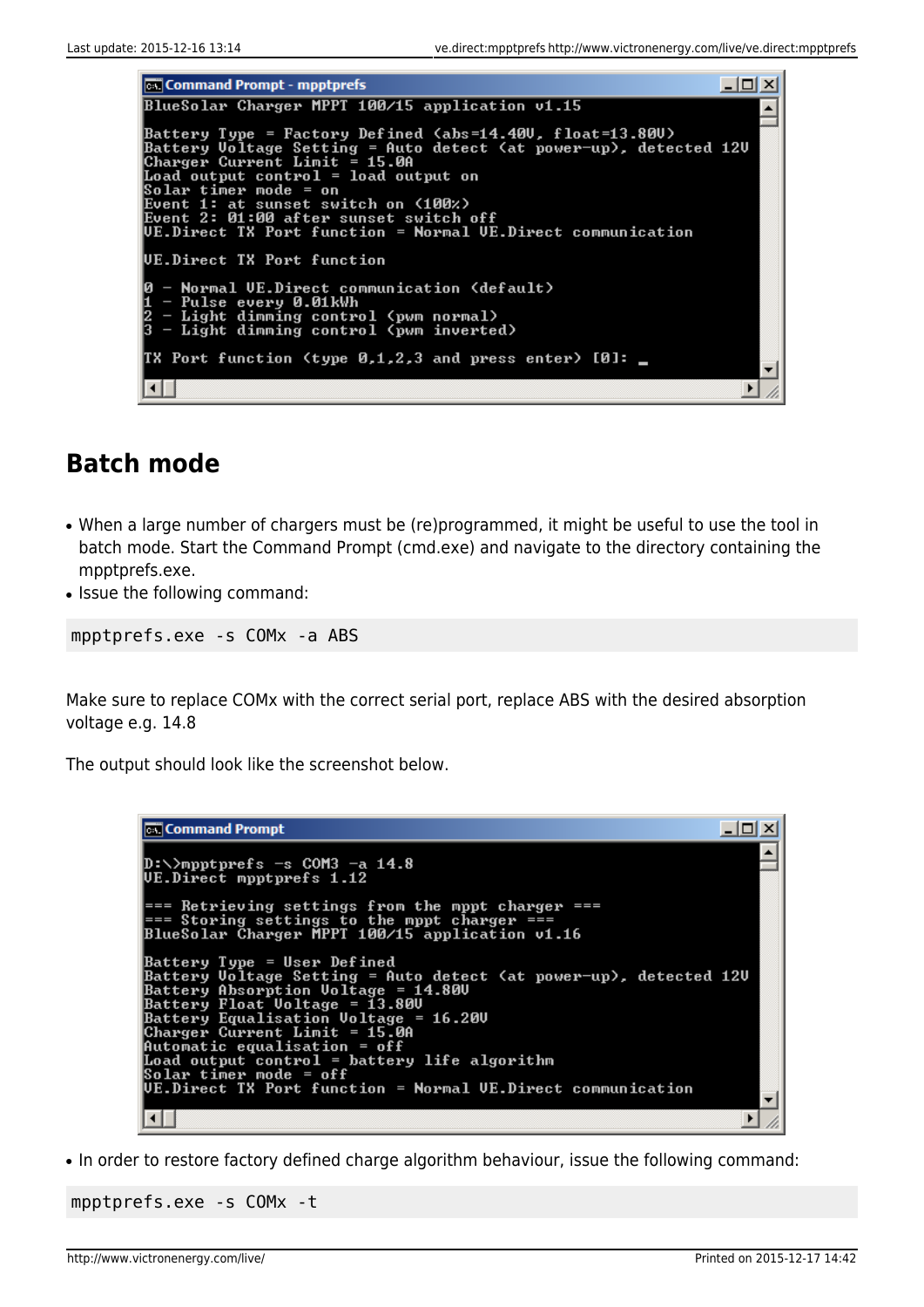This will reset the battery table to factory default algorithm.

| <b>Ex</b> Command Prompt                                                                                                                                                                                                                                                                                                                                 |  |
|----------------------------------------------------------------------------------------------------------------------------------------------------------------------------------------------------------------------------------------------------------------------------------------------------------------------------------------------------------|--|
| D:\>mpptprefs -s COM3 -t<br>UE.Direct mpptprefs 1.12                                                                                                                                                                                                                                                                                                     |  |
| === Retrieving settings from the mppt charger ===<br>=== Storing settings to the mppt charger ===<br>BlueSolar Charger MPPT 100/15 application v1.16                                                                                                                                                                                                     |  |
| Battery Type = Factory Defined (abs=14.40V, float=13.80V, eqv=16.20U)<br> Battery Voltage Setting = Auto detect (at power-up), detected 12V<br> Charger Current Limit = 15.0A<br> Automatic equalisation = off<br>Load output control = battery life algorithm<br> Solar timer mode = off<br>UE.Direct TX Port function = Normal UE.Direct communication |  |
|                                                                                                                                                                                                                                                                                                                                                          |  |
|                                                                                                                                                                                                                                                                                                                                                          |  |

• Use the following command to get a list of supported commands:

#### mpptprefs.exe -h

```
VE.Direct mpptprefs 1.14
Allowed options:
 -d [ --dump ] dump communication to output
 -h [ --help ] produce help message
 -g [ --get ] retrieve data, do not change anything
 -s [ --serial ] arg serial port
 -y [ --sys ] arg set battery voltage
 -a [ --abs ] arg set absorption voltage
 -f [ --float ] arg set float voltage
  -b [ --batterysafe ] arg set batterysafe mode
 -c [ --current ] arg set charger current limit
 -i [ --eqv ] arg set equalisation voltage
 -j [ --autoeq ] arg set auto equalise mode
 -k [ --tempcomp ] arg set temperature compensation
 -m [ --abslim ] arg set absorption time limit
  -t [ --table ] use factory defined battery table
  -r [ --reset ] reset all settings to factory default settings
  -e [ --erase ] clear history data
 -n [ --clock ] sync clock
  -o [ --download ] arg download settings from device to file
  -u [ --upload ] arg upload settings from file to device
  -q [ --quiet ] do not ping for devices on the bus
  -V [ --version ] version
```
Note that commands -a, -f, -b, -c, -i, -j, -k and -m can be combined to change multiple settings at once:

mpptprefs -s COMx -a 14.8 -f 13.7 -c 10

The above will change the absorption voltage to 14.8V, the float voltage to 13.7V and the sets the maximum charge current to 10A.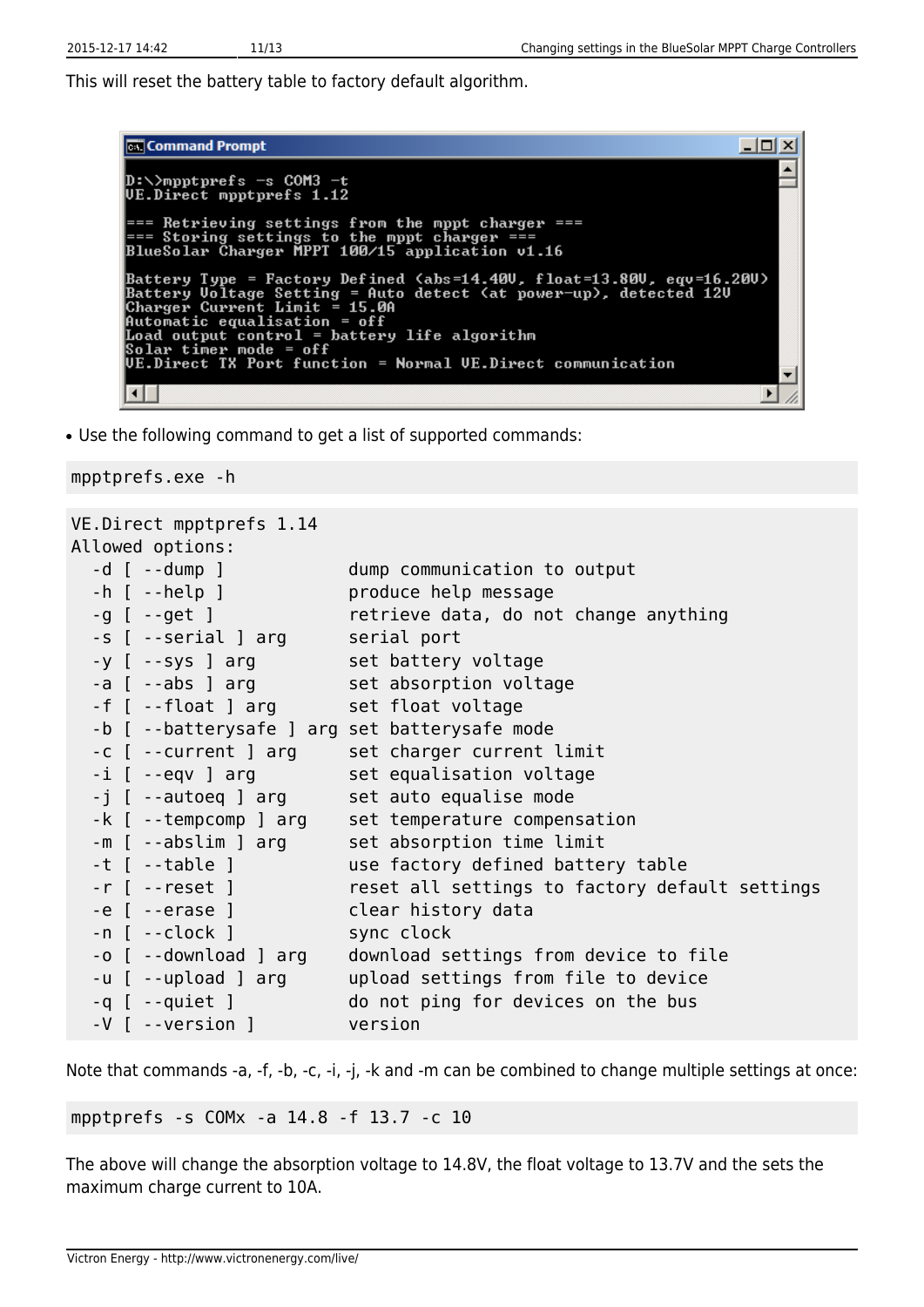Use the following sequence for transferring settings to multiple units. This might be useful when the streetlight timer program needs to be distributed to a larger number of units.

mpptprefs -s COMx -o settings.xml

The above command outputs the entire configuration of a charger into a file.

mpptprefs -s COMx -u settings.xml

The above command uploads the settings from a file to a charger. This step can be repeated as often as needed.

mpptprefs -s COMx -g

The above command gets the charger configuration and dumps it the screen. This step can be used to verify if a charger contains the proper configuration settings.

The screenshot below shows the output of a settings transfer sequence.

```
Command Prompt
                                                                                                                                      -|\Box\timesD:\>mpptprefs -s COM3 -o settings.xml
UE.Direct mpptprefs 1.12
=== Retrieving settings from the mppt charger ===<br>=== Writing settings to "settings.xml" ===
D:\>mpptprefs -s COM3 -u settings.xml
UE.Direct mpptprefs 1.12
=== Reading settings from "settings.xml" ===<br>=== Storing settings to the mppt charger ===
 == Set clock to 12:01 ===
D:\>mpptprefs -s COM3 -
D:\>mpptprefs -s COM3 -g<br>UE.Direct mpptprefs 1.12
=== Retrieving settings from the mppt charger ===<br>BlueSolar Charger MPPT 100/15 application v1.16
Battery Type = Factory Defined (abs=14.400, float=13.800, equ=16.200)<br>Battery Uoltage Setting = Auto detect (at power-up), detected 120<br>Charger Current Limit = 15.0A<br>Automatic equalisation = off
Hutomatic equalisation = orr<br>Load output control = conventional algorithm 1 <off<11.10U, on>13.10U><br>Solar timer mode = on<br>Event 1: at sunset switch on <50%><br>Event 1: at sunrise switch off<br>UE.Direct TX Port function = Norma
 \blacksquare\blacktriangleright
```
The options -r (reset all settings to factory default) and -e (clear history data) cannot be combined with other options that modify settings, use multiple commands sequentially if one or more of these options are needed:

```
mpptprefs -s COMx -r
mpptprefs -s COMx -e
```